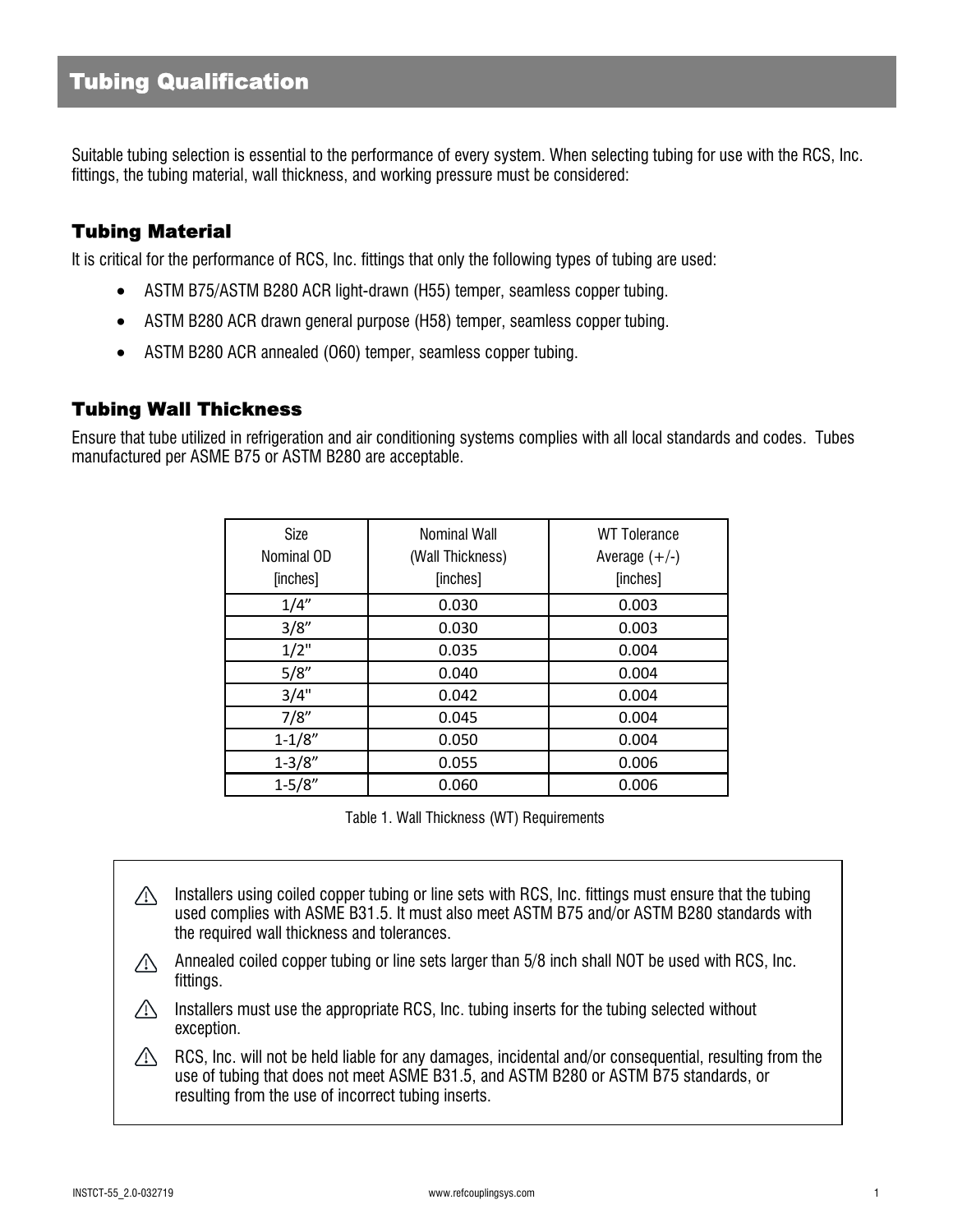#### **Working Pressure**

RCS, Inc. components are ETL Listed to standard UL-207, and approved for use with seamless copper tubing, and working pressure of 1,167 psi (80 bar). RCS, Inc. mechanically attached fittings are installed without the use of heat; therefore, derating of the tube working pressure is not required as mandated by ASME B31.5.

Table 2 shows the maximum working pressures for each tube size and wall thickness for ASTM B75 and ASTM B280 Type L ACR copper.

| <b>ASME B31.5</b>                                         | Light Drawn (H55)           |                                     | <b>Drawn General Purpose</b><br>(H58) |                                     | Annealed (060)                                                                                               |                                     |
|-----------------------------------------------------------|-----------------------------|-------------------------------------|---------------------------------------|-------------------------------------|--------------------------------------------------------------------------------------------------------------|-------------------------------------|
| <b>Allowable Strength</b><br>$[lb_{\nu}/in^2]$<br>(250°F) | 10,300                      |                                     | 9,000                                 |                                     | 4,800                                                                                                        |                                     |
| Tube OD [inches]                                          | Nominal<br>Wall<br>[inches] | Max<br>Working<br>Pressure<br>[psi] | Nominal<br>Wall<br>[inches]           | Max<br>Working<br>Pressure<br>[psi] | Nominal<br>Wall<br>[inches]                                                                                  | Max<br>Working<br>Pressure<br>[psi] |
| 1/4"                                                      | 0.030                       | 2735                                | N/A                                   | N/A                                 | 0.030                                                                                                        | 1274                                |
| 3/8''                                                     | 0.030                       | 1761                                | 0.030                                 | 1538                                | 0.032                                                                                                        | 879                                 |
| $1/2$ "                                                   | 0.035                       | 1528                                | 0.035                                 | 1335                                | 0.032                                                                                                        | 648                                 |
| 5/8''                                                     | 0.040                       | 1390                                | 0.040                                 | 1214                                | 0.035                                                                                                        | 563                                 |
| 3/4''                                                     | 0.042                       | 1208                                | 0.042                                 | 1055                                | Do NOT use Refrigerant<br>Coupling Systems, Inc.<br>(RCS) fittings on these<br>annealed copper tube<br>sizes |                                     |
| 7/8"                                                      | 0.045                       | 1105                                | 0.045                                 | 965                                 |                                                                                                              |                                     |
| $1 - 1/8"$                                                | 0.050                       | 949                                 | 0.050                                 | 829                                 |                                                                                                              |                                     |
| $1 - 3/8"$                                                | 0.055                       | 851                                 | 0.055                                 | 744                                 |                                                                                                              |                                     |
| $1 - 5/8"$                                                | 0.060                       | 784                                 | 0.060                                 | 685                                 |                                                                                                              |                                     |

Table 2. Maximum Working Pressures of Copper Tube

Based on allowable strength shown in ASME B31.5 – 2016, Table 502.3.1

### **Tube and Fitting Storage**

All tubing and fitting parts should be inspected when received, during installation, and after installation completion, ensuring that parts with any manufacturing defects are not installed on the system. Proper handling, both in transit and onsite is critical. At a minimum, the following practices should be followed:

- Store tubing and fittings above ground in a clean, dry, indoor location.
- · Ensure all tubes are capped or plugged at all times. If caps are not present, inspect, clean and re-cap.
- · Cover tubes to eliminate oxidation and corrosion while allowing sufficient ventilation to avoid condensation.
- · Do not store materials directly on or in contact with dissimilar metals, concrete, asphalt, or pavement.
- · Never drag tubing across concrete, asphalt, or pavement.
- · Never drag tubing out of a tubing rack, on the ground, or across rough surfaces.
- · Protect tube and fitting ends from damage.
- · Store tubing and fittings in original crates or packages.